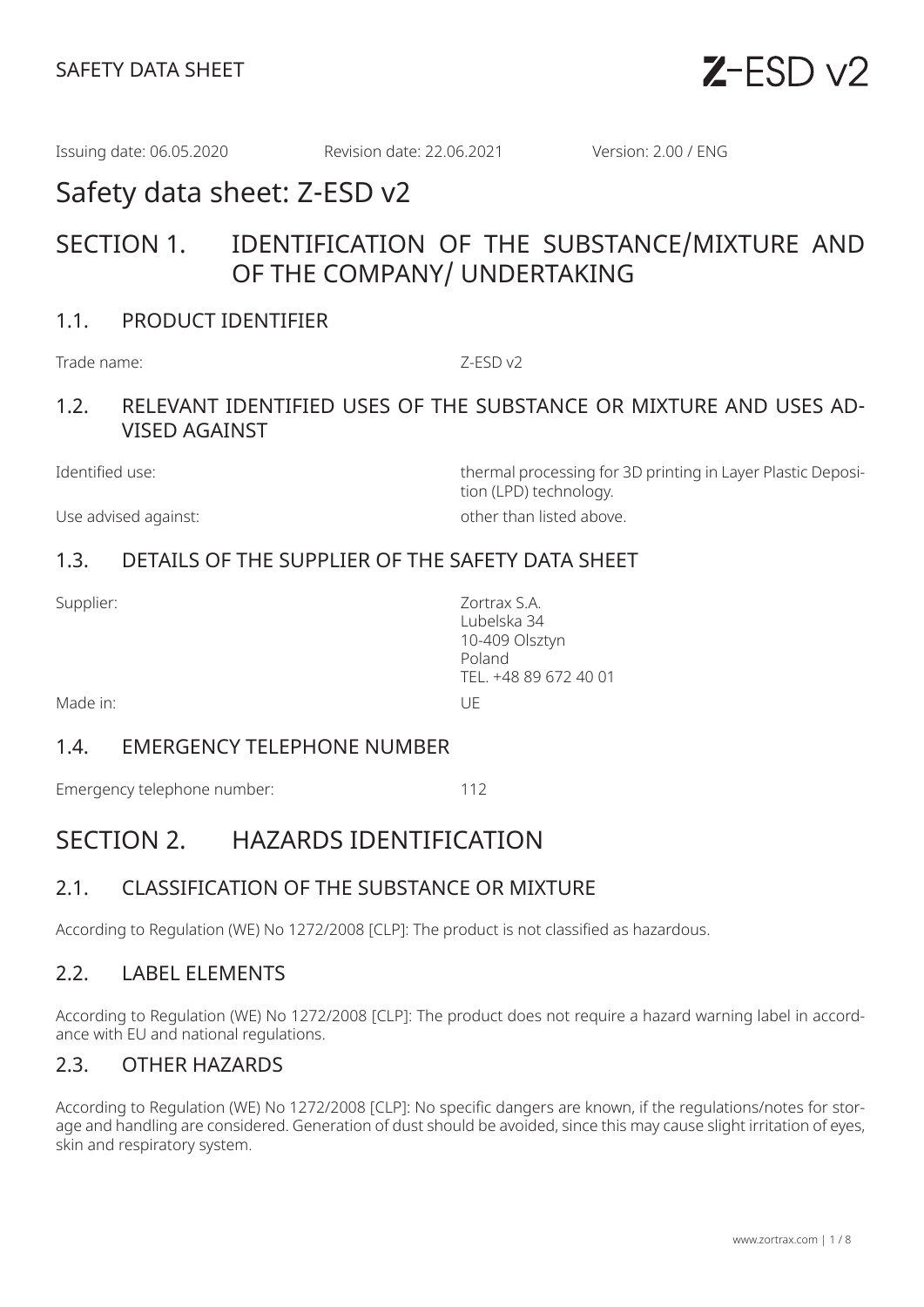# $Z$ -ESD  $v2$

# SECTION 3. COMPOSITION/INFORMATION ON INGREDIENTS

## 3.1. SUBSTANCES

Not applicable.

### 3.2. MIXTURES

Chemical composition:

- copolyester,

- carbon based additives,

- functional additives if needed.

# SECTION 4. FIRST AID MEASURES

# 4.1. DESCRIPTION OF FIRST AID MEASURES

| Inhalation:              | Move the victim to fresh air. Immediately contact a doctor.                                                                                                                                                                                                                                                                                |
|--------------------------|--------------------------------------------------------------------------------------------------------------------------------------------------------------------------------------------------------------------------------------------------------------------------------------------------------------------------------------------|
| Skin contact:            | If molten material comes into contact with the skin, im-<br>mediately rinse the skin with plenty of water with soap for<br>at least 15 minutes. If the irritation persists, get medical<br>assistance. Cool the skin with cold water after contact with<br>a hot and molten polymer. Do not pull solidified product<br>away from the skin. |
| Eye contact:             | Dust: Rinse eyes thoroughly with lots of water for at least<br>15 minutes. If irritation occurs, contact a doctor.                                                                                                                                                                                                                         |
| Ingestion:               | Rinse mouth with water and drink plenty of water. If it's<br>necessary, get medical assistance.                                                                                                                                                                                                                                            |
| Information for medical: | Treat symptoms.                                                                                                                                                                                                                                                                                                                            |

## 4.2. MOST IMPORTANT SYMPTOMS AND EFFECTS, BOTH ACUTE AND DELAYED

Symptoms: Dust: May cause skin irritation, and may cause redness and irritation to the eyes.

Hazards: If hot material is used incorrectly, there is a burn hazard. No other hazards are expected if the material is used as intended.

### 4.3. INDICATION OF ANY IMMEDIATE MEDICAL ATTENTION AND SPECIAL TREAT-MENT NEEDED

Continuation of first aid measures. Treat according to symptoms (decontamination, vital functions), no known specific antidote.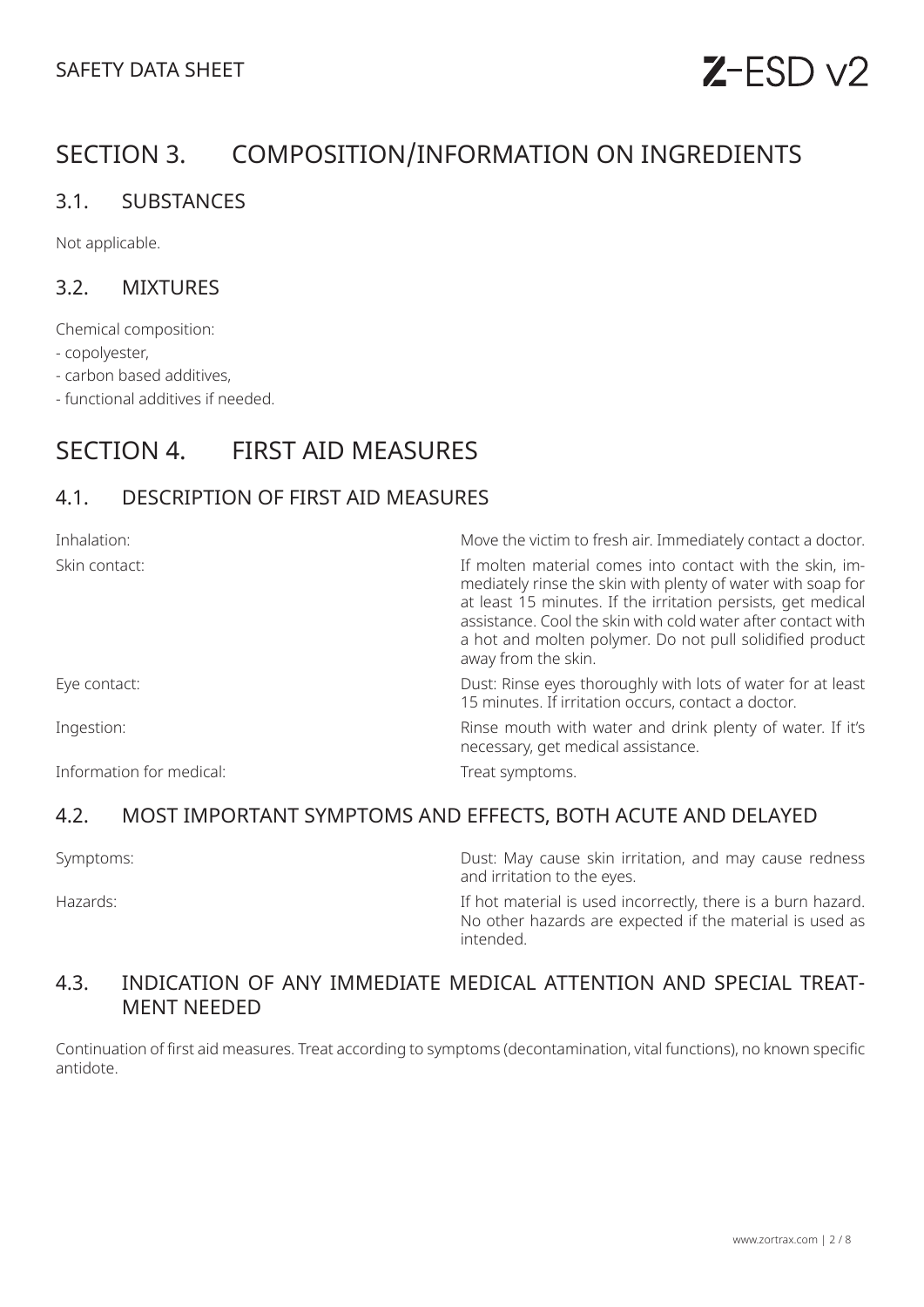# SECTION 5. FIREFIGHTING MEASURES

# 5.1. EXTINGUISHING MEDIA

Suitable extinguishing media:  $\hbox{\rm Water}$  spray, foam, dry powder, carbon dioxide (CO<sub>2</sub>). Unsuitable extinguishing media: High volume water jet.

### 5.2. SPECIAL HAZARDS ARISING FROM THE SUBSTANCE OR MIXTURE

In the case of combustion: Release of carbon monoxide, carbon dioxide, nitrogen oxide, organic decomposition products.

# 5.3. ADVICE FOR FIREFIGHTERS

Special protective equipment for firefighters: Provide/wear breathing apparatus. Wear suitable protective clothing.

Other information: The degree of risk depends on the substance that is on fire and fire conditions. Combustion may produce toxic gases/vapors. Fire residues and contaminated extinguishing water must be disposed of in accordance with local regulations.

# SECTION 6. ACCIDENTAL RELEASE MEASURES

## 6.1. PERSONAL PRECAUTIONS, PROTECTIVE EQUIPMENT AND EMERGENCY PROCE-DURES

Store away from sources of ignition. Avoid contact with eyes and skin. Do not inhale dust. If it's necessary, wear a dust mask and safety glasses.

## 6.2. ENVIRONMENTAL PRECAUTIONS

The material should not be released to environment, especially into drains and water reservoirs.

# 6.3. METHODS AND MATERIAL FOR CONTAINMENT AND CLEANING UP

Sweep up and gather. Avoid raising dust. Provide adequate ventilation. Dispose of the collected material according to regulations.

# 6.4. REFERENCE TO OTHER SECTIONS

Exposure controls/personal protection see SECTION 8. Disposal considerations see SECTION 13.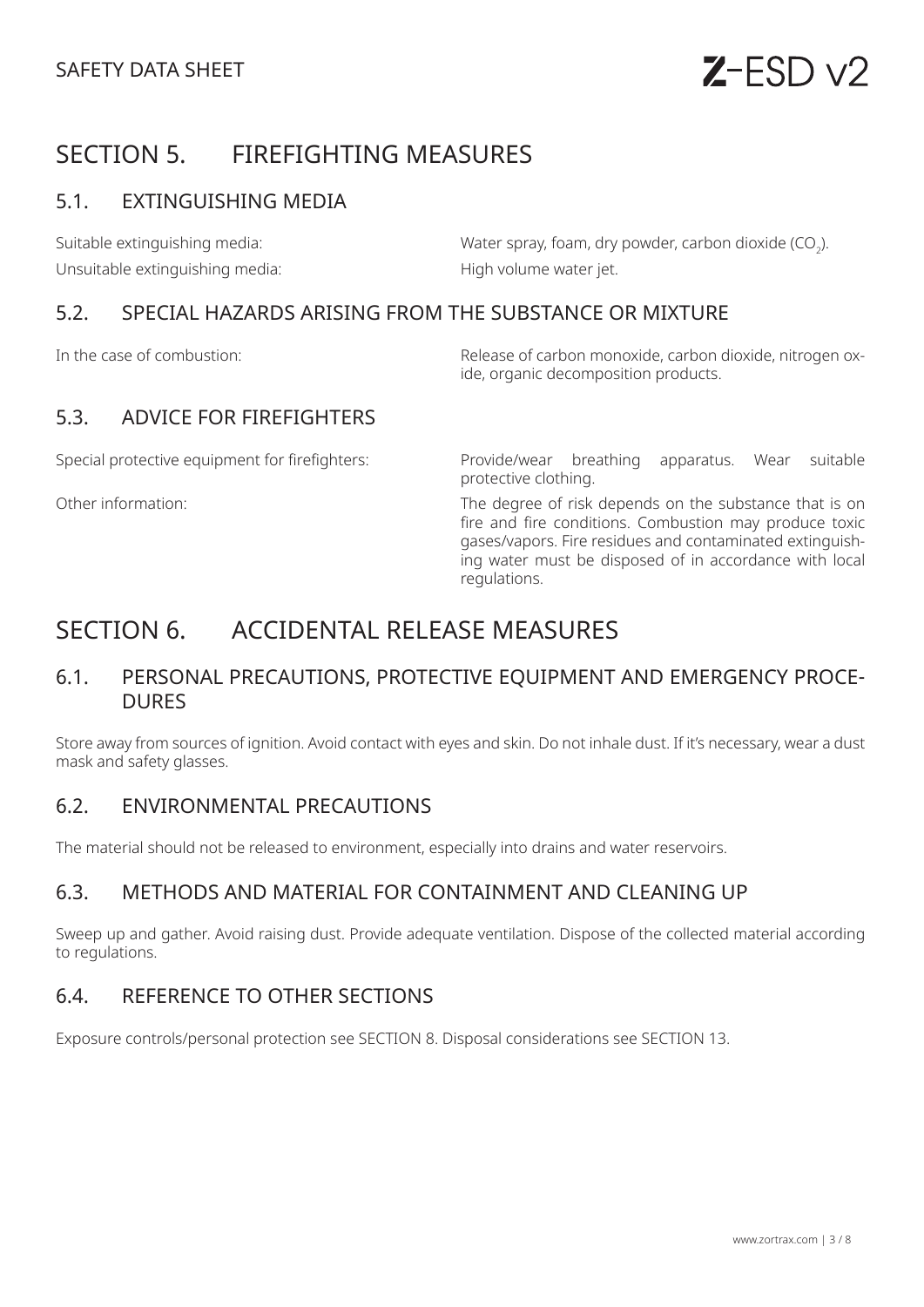# SECTION 7. HANDLING AND STORAGE

# 7.1. PRECAUTIONS FOR SAFE HANDLING

Machines for processing the material must be placed in a room with proper ventilation. Avoid the formation and accumulation of dust. Handle the material according to the rules of health and safety at work.

## 7.2. CONDITIONS FOR SAFE STORAGE, INCLUDING ANY INCOMPATIBILITIES

Information about fire and explosion protection: Apply general fire prevention rules.

In the case of dust formation: Take measures to prevent electrostatic charging. Avoid any sources of ignition: heat, sparks, open fire.

Storage: Storage: Storage: Properly closed/packed, cool and dry. Protect against moisture, direct and strong sun light, high temperature. Avoid contamination with other substances. Avoid storage together with hazardous substances.

# 7.3. SPECIFIC END USE(S)

Advice mentioned in this section should be observed in accordance with the relevant identified uses listed in SEC-TION 1.

# SECTION 8. EXPOSURE CONTROLS/PERSONAL PROTECTION

## 8.1. CONTROL PARAMETERS

The product does not contain any hazardous substances with occupational exposure limits.

#### 8.2. EXPOSURE CONTROLS

| Personal protective equipment:       |                                                                                                                                                                                                                                                                                                                                                      |
|--------------------------------------|------------------------------------------------------------------------------------------------------------------------------------------------------------------------------------------------------------------------------------------------------------------------------------------------------------------------------------------------------|
| Respiratory protection:              | Respiratory protection is required in the case of dust for-<br>mation. Solid particles filter (P1 type).                                                                                                                                                                                                                                             |
| Hand protection:                     | Additional protective gloves against thermal risks when<br>handling hot molten masses (EN 407).                                                                                                                                                                                                                                                      |
| Eye protection:                      | Safety glasses with side-shield (e.g. EN 166).                                                                                                                                                                                                                                                                                                       |
| Body protection:                     | Body protection must be chosen depending on the activity<br>and possible exposure, e.g. apron, protective boots, suit<br>resistant to chemicals.                                                                                                                                                                                                     |
| General safety and hygiene measures: | Avoid contact of the molten material with the skin. Avoid<br>inhalation of dust/mist/vapors. Ensure that eyewash sta-<br>tions and safety showers are easily accessible. Follow the<br>rule of industrial hygiene and safety practice. Wash hands<br>and/or face before breaks and after work. Do not eat, drink<br>or smoke when using the product. |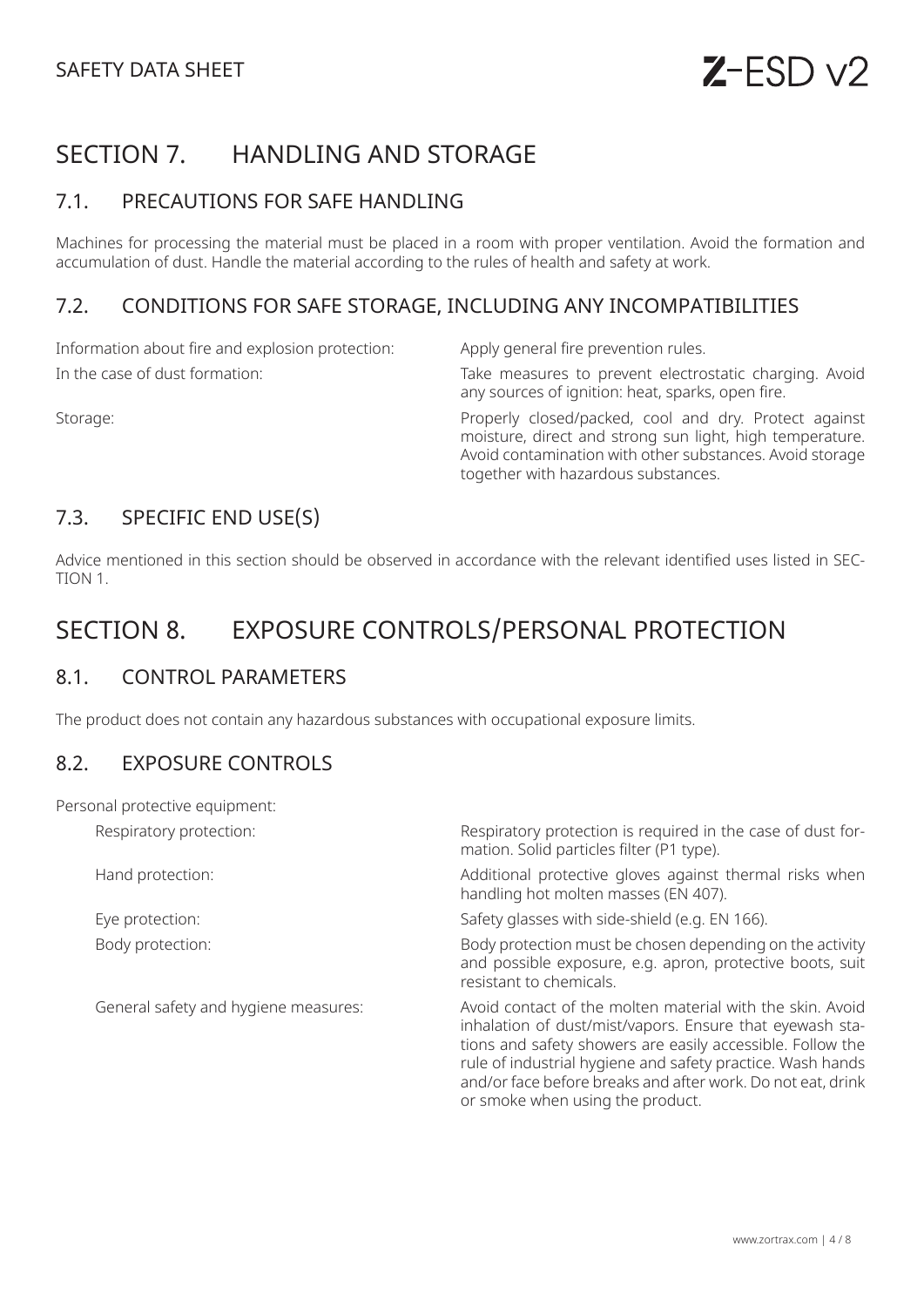# $Z$ -ESD  $v2$

# SECTION 9. PHYSICAL AND CHEMICAL PROPERTIES

# 9.1. INFORMATION ON BASIC PHYSICAL AND CHEMICAL PROPERTIES

| Appearance:                                   | filament           |
|-----------------------------------------------|--------------------|
| Physical state:                               | solid (compressed) |
| Color:                                        | various            |
| Odor:                                         | odorless           |
| Odor theshold:                                | no data            |
| pH:                                           | no data            |
| Melting point/freezing point:                 | no data            |
| Initial boiling point and boiling range:      | no data            |
| Flash point:                                  | no data            |
| Evaporation rate:                             | no data            |
| Flammability:                                 | no data            |
| Upper/lower flammability or explosive limits: | no data            |
| Vapor pressure:                               | no data            |
| Vapor density:                                | no data            |
| Relative density:                             | 1.31-1.38 $q/cm3$  |
| Solubility:                                   | insoluble          |
| Partition coefficient: n-octanol/water:       | no data            |
| Auto ignition temperature:                    | no data            |
| Decomposition temperature:                    | no data            |
| Viscosity:                                    | no data            |
| Explosive properties:                         | no data            |
| Oxidizing properties:                         | no data            |

# 9.2. OTHER INFORMATION

SECTION 10. STABILITY AND REACTIVITY

## 10.1. REACTIVITY

-

No reactivity under normal storage and operating conditions.

## 10.2. CHEMICAL STABILITY

The material is stable under normal storage and operating conditions.

# 10.3. POSSIBILITY OF HAZARDOUS REACTIONS

The material is stable under normal storage and operating conditions.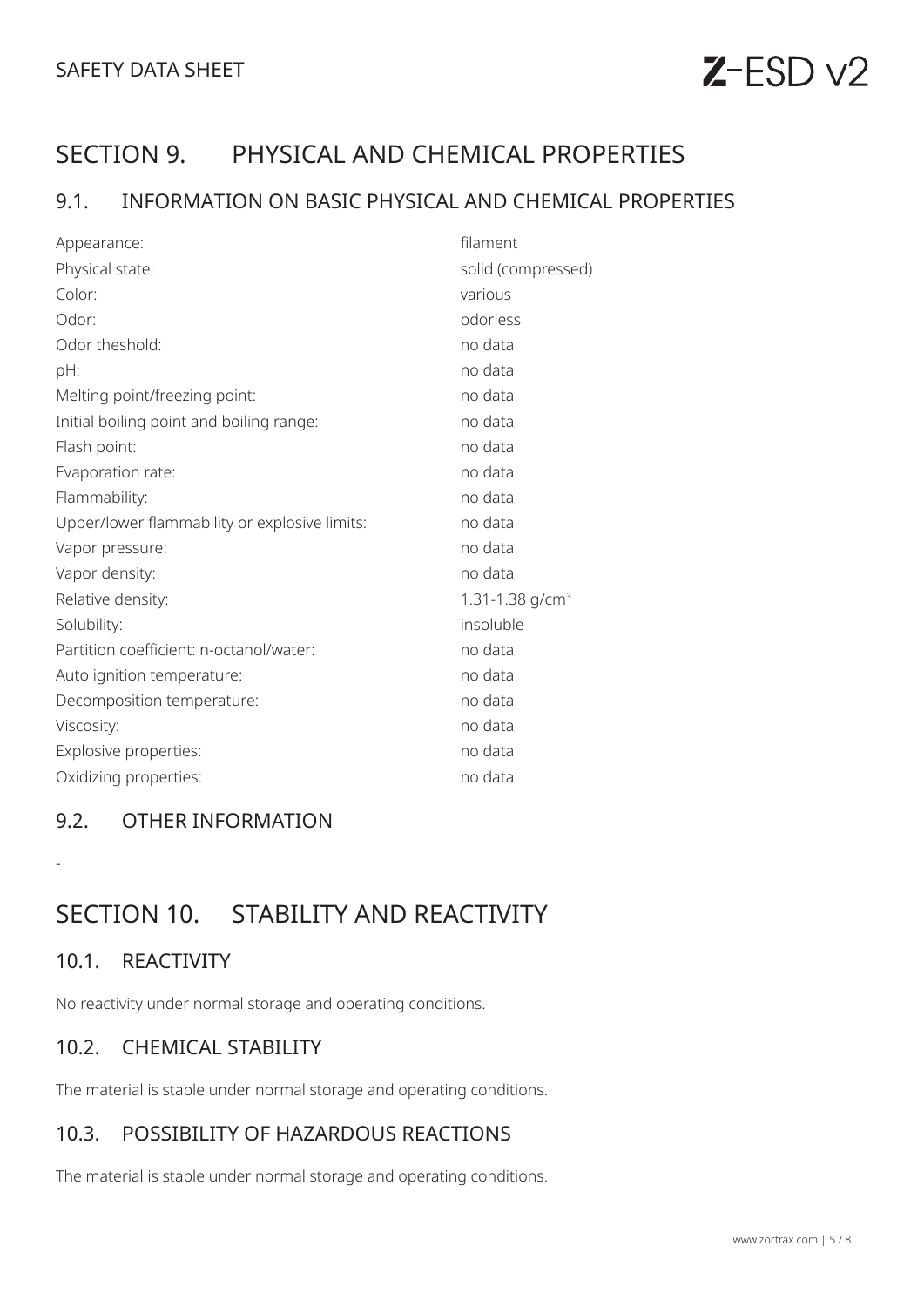# SAFETY DATA SHEET



# 10.4. CONDITIONS TO AVOID

Avoid extreme heat. Avoid all sources of ignition, heat, sparks, open fire. Protect against moisture, direct and strong sun light.

## 10.5. INCOMPATIBLE MATERIALS

Strong oxidizing and reducing agents, strong acids and bases.

#### 10.6. HAZARDOUS DECOMPOSITION PRODUCTS

Prolonged or strong thermal load may lead to release of dangerous combustion products: carbon monoxide, carbon dioxide, nitrogen oxide, organic decomposition products.

# SECTION 11. TOXICOLOGICAL INFORMATION

## 11.1. INFORMATION ON TOXICOLOGICAL EFFECTS

No short- or long-term toxicological effects are known.

# SECTION 12. ECOLOGICAL INFORMATION

#### 12.1. TOXICITY

Not determined

#### 12.2. PERSISTENCE AND DEGRADABILITY

Not determined

### 12.3. BIOACCUMULATIVE POTENTIAL

No data available

#### 12.4. MOBILITY IN SOIL

No data available

# 12.5. RESULTS OF PBT AND VPVB ASSESSMENT

No data available

#### 12.6. OTHER ADVERSE EFFECTS

There are known no harmful effects.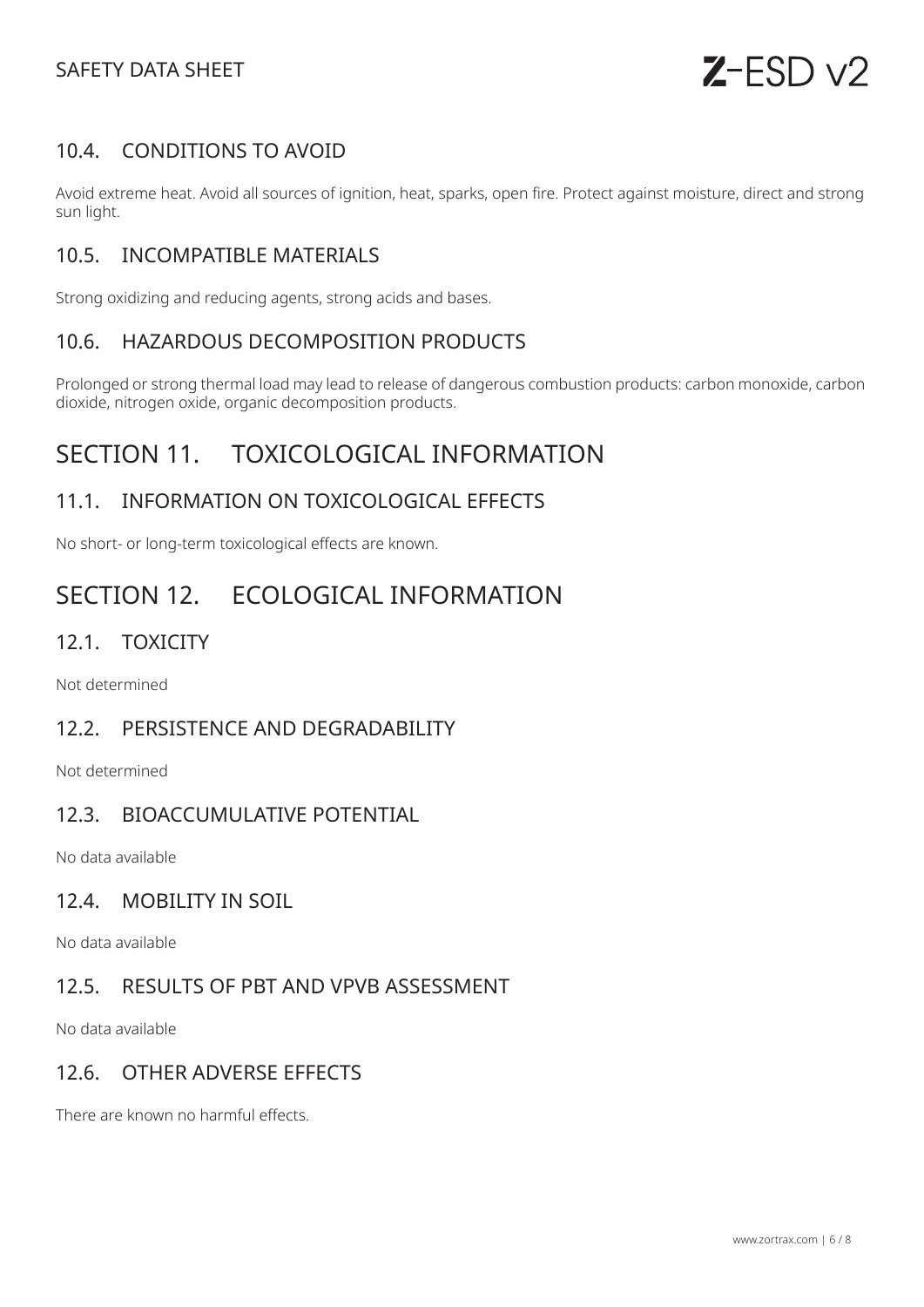# SECTION 13. DISPOSAL CONSIDERATIONS

## 13.1. WASTE TREATMENT METHODS

The material should not be released to environment, especially into drains and water reservoirs. Dispose of waste according to regulations.

# SECTION 14. TRANSPORT INFORMATION

### 14.1. UN NUMBER

Not applicable

#### 14.2. UN PROPER SHIPPING NAME

Not applicable

#### 14.3. TRANSPORT HAZARD CLASS(ES)

Not applicable

#### 14.4. PACKING GROUP

Not applicable

#### 14.5. ENVIRONMENTAL HAZARDS

Not applicable

#### 14.6. SPECIAL PRECAUTIONS FOR USER

Unknown

### 14.7. TRANSPORT IN BULK ACCORDING TO ANNEX II OF MARPOL AND THE IBC **CODE**

Not applicable

# SECTION 15. REGULATORY INFORMATION

# 15.1. SAFETY, HEALTH AND ENVIRONMENTAL REGULATIONS/LEGISLATION SPECIFIC FOR THE SUBSTANCE OR MIXTURE

Water hazard class: not hazardous to water